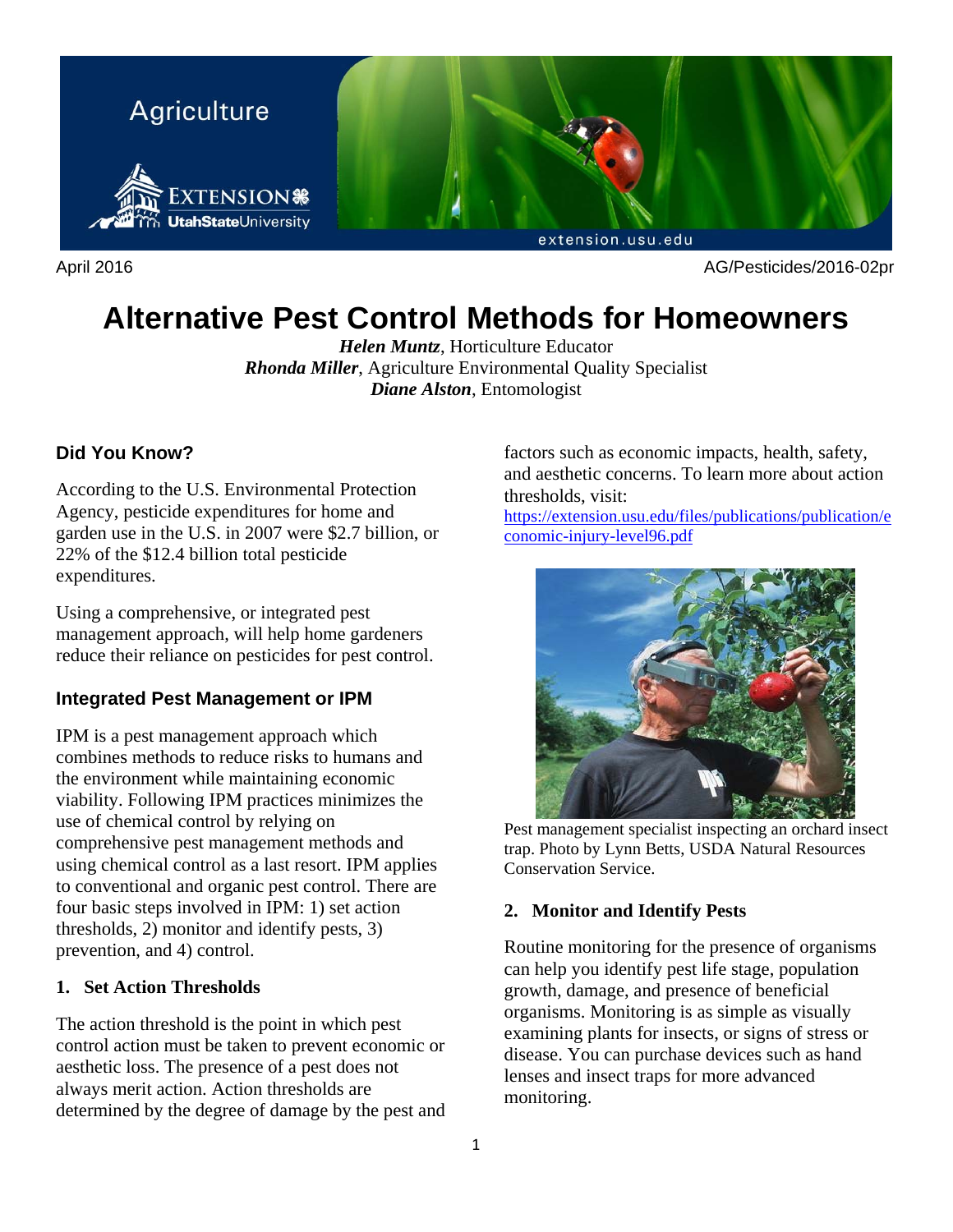Identifying pests or plant problems can help determine the best pest control approach and avoid applying the wrong kind of pesticide, or applying pesticides when it is unnecessary. Some pests pose very little threat, and could even be beneficial. Insect pests are often more easily controlled during early developmental stages. Therefore, timing can be critical for effective control.

#### **3. Prevention**

Prevention can often be effective in reducing pest damage enough to eliminate the need for chemical application. Taking measures to prevent potential pest problems can be effective and cost-efficient, cause little to no harm to humans and the environment, and can result in long term control. Preventive practices discourage pest establishment by disrupting environments favorable to pests. Creating diversity in your garden and promoting plant health are key factors in pest prevention. Cultural pest control is one form of prevention. Cultural control methods include removal of pest overwintering sites, crop rotation, sanitation, proper watering, appropriate fertilization, mulching, using physical insect barriers, and choosing pest and disease resistant plant varieties. Mechanical pest control discourages pest pressure using hands-on techniques such as hand removing insects, hand or mechanical weeding, trimming and removing highly infested branches or leaves, and trapping.

#### **4. Control**

Integrated pest management advocates that chemical control should be used as the last resort, when preventive measures are ineffective and there is a need for pest control based on action thresholds. Chemical application is appropriate when nonchemical approaches are no longer effective.

For IPM pest advisories as influenced by the current seasons' weather and crop conditions, and other information, visit: http://utahpests.usu.edu/ipm/

#### **Selection and Application of Chemicals to Reduce Risk**

 **Use Selective Pesticides**. While many pesticides help keep unwanted organisms under control, many of them also harm other beneficial organisms. Selective pesticides target

specific pest species, causing little harm to nontarget organisms.

- **Use Non-persistent Pesticides**. Non-persistent pesticides break down quickly in the environment. Pesticides with a half-life (time required for half the amount of chemical to degrade) of 30 days or less are considered nonpersistent, and are usually broken down before leaching into ground water.
- **Spot-Treat**: When applying pesticides, only treat areas where the pests are a problem.
- **Schedule Application Timings**: Apply pesticides in mornings or evenings when pollinators are less active.

#### **Organic Insecticides**

There are many alternatives to conventional synthetic pesticides. These alternative pesticides are often called "natural" or organic pesticides because they are formulated from compounds found in nature. For a pesticide to be termed truly organic, it must have an "OMRI" seal on the label. For a list of organic/natural pesticides, refer to Table 1.

Organic pesticides can be grouped into categories based on where their ingredients are derived, such as botanicals, minerals, or oils.

**Botanical Pesticides** are comprised of plantproduced chemicals. Toxicity of botanical pesticides to wildlife varies depending on the substance.

- **Neem oil** is derived from the neem tree, native to India, and has insecticidal and fungicidal properties. It has relatively low toxicity to mammals. Neem oil controls some caterpillars, leaf miners, whiteflies, thrips, and mealy bugs. Azadirachtin is another organic ingredient derived from the neem tree.
- Pyrethrin is extracted from the chrysanthemum plant and is one of the most widely used botanical insecticides in the U.S. Pyrethrin is considered non-toxic to mammals and moderately toxic to honey bees. It is one of the safest insecticides because it breaks down very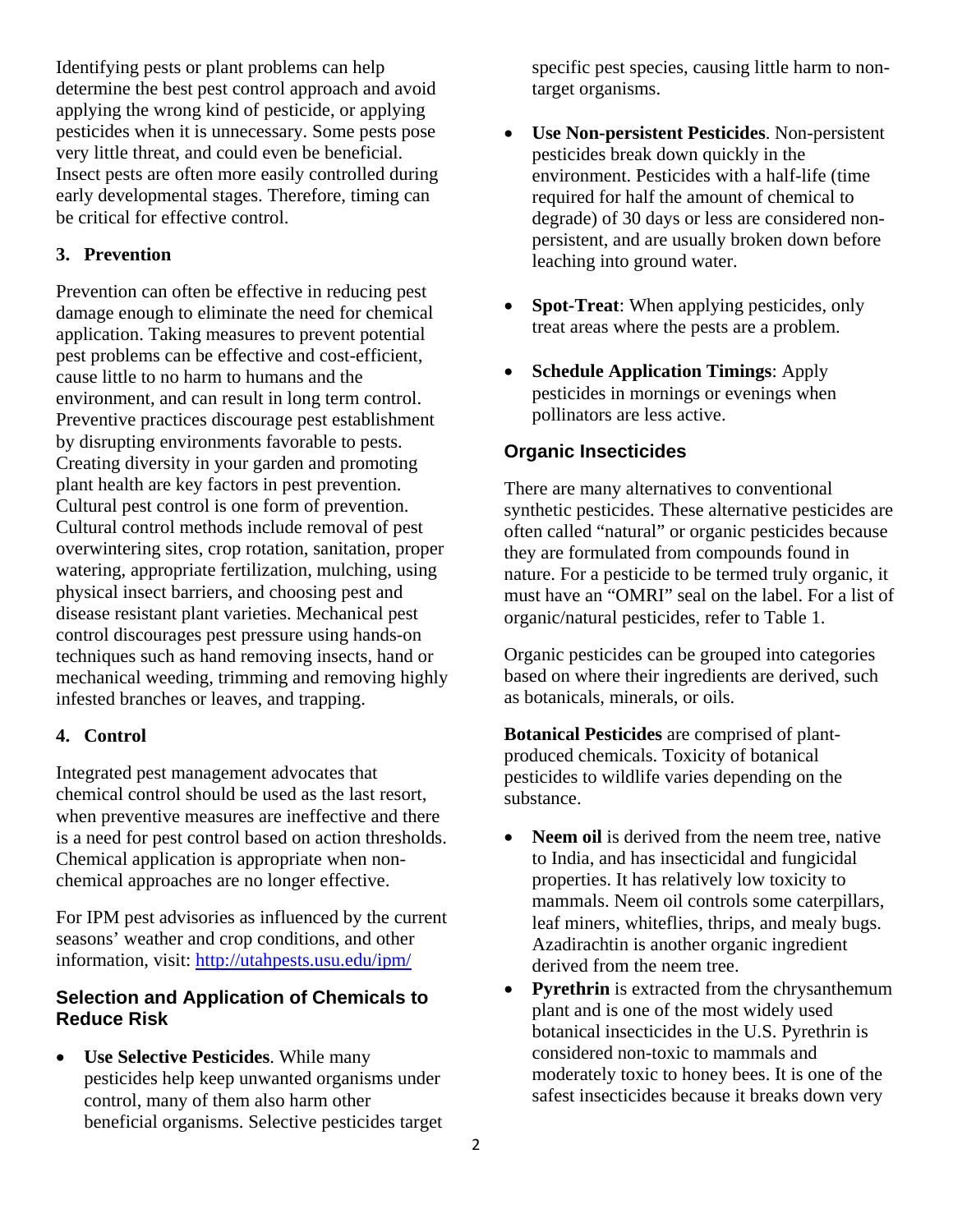quickly. Pyrethrin is primarily non-selective, targeting a wide range of insects.

**Minerals** may have unique properties that make them useful for pest control. Toxicity varies depending on the substance.

- **Copper sulfate** can be used as a fungicide, algaecide, or herbicide. It binds to proteins in fungi and algae, damaging and killing cells. Copper can kill bacteria, fungi, roots, plants, snails, and algae. It is used in organic agriculture.
- **Sulfur** can be used as a fungicide and miticide. It disrupts the metabolic function of fungi and other target pests that absorb it. Sulfur is less toxic than many conventional synthetic fungicides.
- **Bordeaux mixture** acts as a plant fungicide and bactericide. It is a combination of copper sulfate and hydrated lime, and when applied, creates a protective coating on plant surfaces. Bordeaux mixture must be mixed by hand from the individual ingredients. It can control many plant diseases, such as fire blight on pears and apples, and powdery mildew on grapes.
- **Diatomaceous earth (DE)** is a mineral dust containing particles which pierce exoskeletons of soft-bodied insects resulting in desiccation. DE is non-selective, and can harm beneficial insects. DE will lose effectiveness if allowed to get wet.

**Insecticides with a physical mode-of-action** 

include horticulture oils and insecticidal soaps. Horticulture oils are highly refined petroleum oils with insecticidal and fungicidal properties. They require thorough coverage of the pest to kill by suffocation, and degrade rapidly by evaporation. Insecticidal soaps are specific fatty acids that disrupt the waxy covering of the insect's cuticle, killing it through loss of water or dehydration.

**Microbial insecticides** are commercial products that contain insect toxins produced by bacteria, fungi, viruses, or protozoans. A great advantage is that they are highly specific for target pests, and usually do not harm beneficial insects. A common microbial insecticide is produced by the bacterium *Bacillus thuringiensis*, or Bt. There are several strains of Bt that target different groups of pests. The most common varieties are Bt var. *kurstaki* which kills moth caterpillars, Bt var. *tenebrionis* which kills the Colorado potato beetle, and Bt var. *israelensis* which kills fungus gnats and related fly larvae. Spinosins are another group of bacteria that have been developed into microbial insecticides, such as spinosad. There are several microbial products containing living insect viruses, such as Cyd-X which is specific for codling moth.



Lady beetle larva on plant with aphids.

# **Biological Control**

Biological control, or bio-control, is the use of predators, parasitoids, and pathogens to control pests.

- Insect predators feed on other insects, or weedy plant species. Some insect predators, like praying mantis, are generalists that will eat both pests and other beneficial insects. More specialized predators, such as lady beetles, eat small, soft bodied insects such as aphids.
- Parasitoid insects like some wasps and flies will lay their eggs in or on host insects where the larvae will consume and kill the host. Most parasitoids are specialized for specific host insects.
- There are many pathogens (viruses, bacteria, fungi, and nematodes) that attack insects in their natural habitats. In general, warm and moist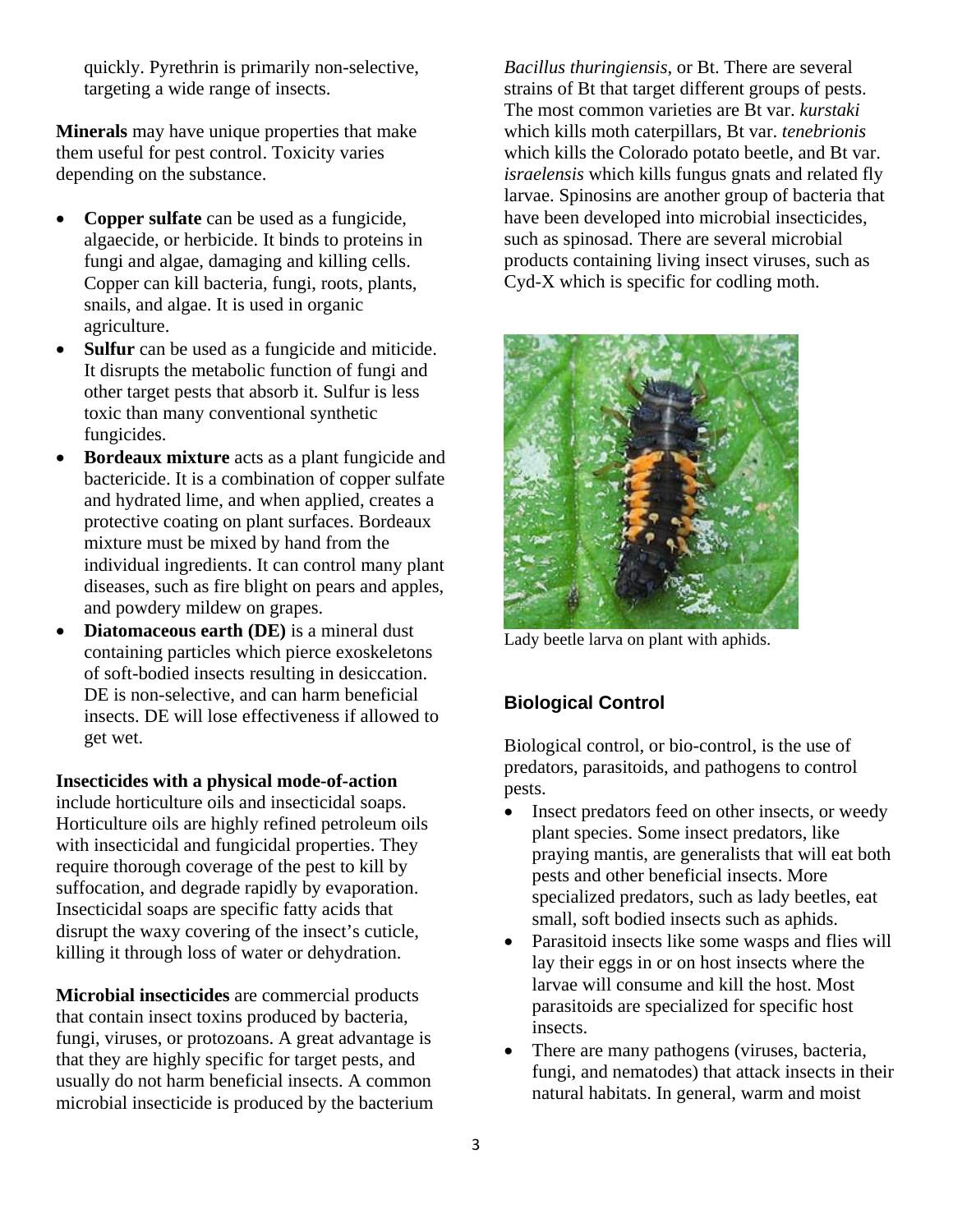environments enhance pathogen activity. Pathogens can be added through inoculative releases as in application of microbial insecticides (see description above).

• Many biological control organisms already exist in the garden and some are available commercially, such as lacewings, lady beetles, beneficial nematodes, and predatory mites.

| <b>Pesticide</b>                         | <b>Type</b>                    | Acute*<br><b>Toxicity to</b><br><b>Humans</b> | **Wildlife Toxicity                                                                                                                                                                                         | <b>Use &amp; Target</b><br><b>Pests</b>                                                    |
|------------------------------------------|--------------------------------|-----------------------------------------------|-------------------------------------------------------------------------------------------------------------------------------------------------------------------------------------------------------------|--------------------------------------------------------------------------------------------|
| <b>Bacillus</b><br>thuringiensis<br>(Bt) | Microbial-<br><b>Bacterial</b> | No rating                                     | Low toxicity to aquatic life, natural<br>enemies**, and honey bees.                                                                                                                                         | Insecticide-<br>caterpillars                                                               |
| Spinosad                                 | Microbial-<br><b>Bacterial</b> | Slightly toxic                                | Non-toxic to slightly toxic to fish and<br>birds; moderately toxic to<br>earthworms; highly toxic to bees but<br>little to no effect on honeybees and<br>beneficials once applied and surface<br>has dried. | Insecticide-<br>codling moth,<br>cheery fruit fly,<br>earwigs, thrips,<br>and caterpillars |
| Pyrethrin                                | <b>Botanical</b>               | Slightly toxic                                | Low toxicity to mammals; moderate<br>toxicity to honeybees and beneficials;<br>and highly toxic to aquatic life.                                                                                            | Insecticide-wide<br>variety of insects                                                     |
| Neem Oil                                 | <b>Botanical</b>               | Not toxic                                     | Practically non-toxic to birds and<br>mammals; low toxicity to aquatic life<br>and natural enemies (beneficials); and<br>moderately toxic to honeybees.                                                     | Insecticide,<br>Fungicide, and<br>Bactericide                                              |
| Horticulture<br>Oil                      | Oils                           | Not toxic                                     | Low toxicity to mammals and natural<br>enemies (beneficials); and moderately<br>toxic to honeybees.                                                                                                         | Fungicide,<br>Insecticide,<br>Miticide                                                     |
| Insecticidal<br>Soap                     | Soap                           | Not toxic                                     | Practically non-toxic to mammals and<br>birds; and low toxicity to natural<br>enemies (beneficials) and honeybees.                                                                                          | Fungicide,<br>Insecticide,<br>Miticide                                                     |
| Copper Sulfate                           | Mineral                        | Moderately<br>toxic                           | Practically non-toxic to bees,<br>moderately toxic to birds; and highly<br>to very highly toxic to aquatic life.                                                                                            | Fungicide,<br>Algaecide, Root<br>Killer, Herbicide                                         |
| <b>Bordeaux</b><br>Mixture               | Mineral                        | Moderately<br>toxic                           | Low toxicity to natural enemies<br>(beneficials); and moderate toxicity to<br>bees.                                                                                                                         | Fungicide                                                                                  |

# **Table 1. Examples of common organic pesticides.**

\*Acute toxicity describes the immediate adverse effects (within 24 hours) upon exposure (oral, dermal, or inhalation). Long term toxicities are not included for this list of pesticides.

\*\* Natural enemies refers to insect predators and parasitoids.